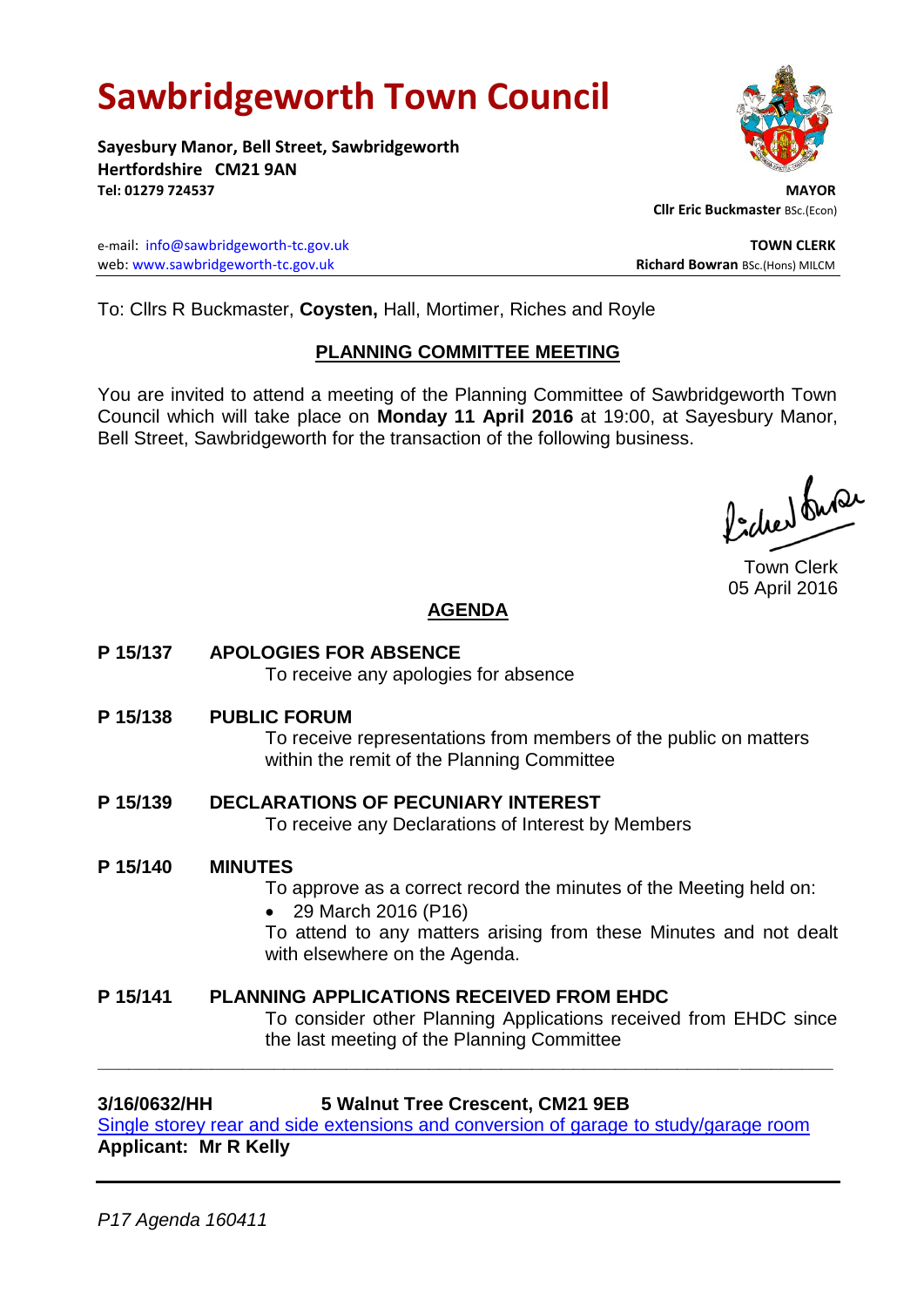# **3/16/0650/FUL Parsonage Farm Boarding Kennels, CM21 0ND**  [Change of use from kennels to 1no 2bedroomed dwelling \(C3\)](https://publicaccess.eastherts.gov.uk/online-applications/applicationDetails.do?activeTab=summary&keyVal=O48SJYGLJ4X00&prevPage=inTray)

**Applicant: Mrs P Harding**

**3/16/0591/HH 39A Gilders CM21 0EE**  [Rear and side extensions following demolition of conservatory and existing extensions.](https://publicaccess.eastherts.gov.uk/online-applications/applicationDetails.do?activeTab=summary&keyVal=O3VTX2GLJ1300&prevPage=inTray)  [New entrance porch.](https://publicaccess.eastherts.gov.uk/online-applications/applicationDetails.do?activeTab=summary&keyVal=O3VTX2GLJ1300&prevPage=inTray)  **Applicant: Mr N Bridle**

**\_\_\_\_\_\_\_\_\_\_\_\_\_\_\_\_\_\_\_\_\_\_\_\_\_\_\_\_\_\_\_\_\_\_\_\_\_\_\_\_\_\_\_\_\_\_\_\_\_\_\_\_\_\_\_\_\_\_\_\_\_\_\_\_\_\_\_\_\_\_\_**

# **P 15/142 LATE PLANNING APPLICATIONS** To deal with Planning Applications received from EHDC following the Publication of this Agenda and received before 24 March 2016

**P 15/143 PLANNING DECISIONS MADE BY EHDC** To receive Planning Decisions from EHDC

### **3/15/2333/FUL 49 Bell Street, CM21 9AR**

[Change of use of ground floor to A2 \(Financial and professional services\)](https://publicaccess.eastherts.gov.uk/online-applications/applicationDetails.do?activeTab=summary&keyVal=NY9Z4VGLHP800)

**Applicant: Burrows** *STC Comment: No Objection EHDC Decision: Granted*

# **3/16/0262/HH 9 Heron Close, CM21 0BB**

[Single storey side extension to create annexe and single storey rear extension](https://publicaccess.eastherts.gov.uk/online-applications/applicationDetails.do?activeTab=documents&keyVal=O215VJGLIJK00)

**Applicant: Mr Steve Barker** *STC Comment: No Objection EHDC Decision: Granted*

### **3/16/0278/HH 52 Elmwood, CM21 9NW**

[Single storey front and rear extensions. New pitched roofs to replace existing flat roofs](https://publicaccess.eastherts.gov.uk/online-applications/applicationDetails.do?activeTab=summary&keyVal=O230JNGLIKD00) **Applicant: Mr & Mrs A Stead**

*STC Comment: No Objection EHDC Decision: Granted*

### **3/16/0284/HH 18 Hampton Gardens, CM21 0AN**

[Addition of an orangery to the rear of the property](https://publicaccess.eastherts.gov.uk/online-applications/applicationDetails.do?activeTab=summary&keyVal=O248Y4GLIKM00)

**Applicant: Mr & Mrs Martin** *STC Comment: No Objection EHDC Decision: Granted*